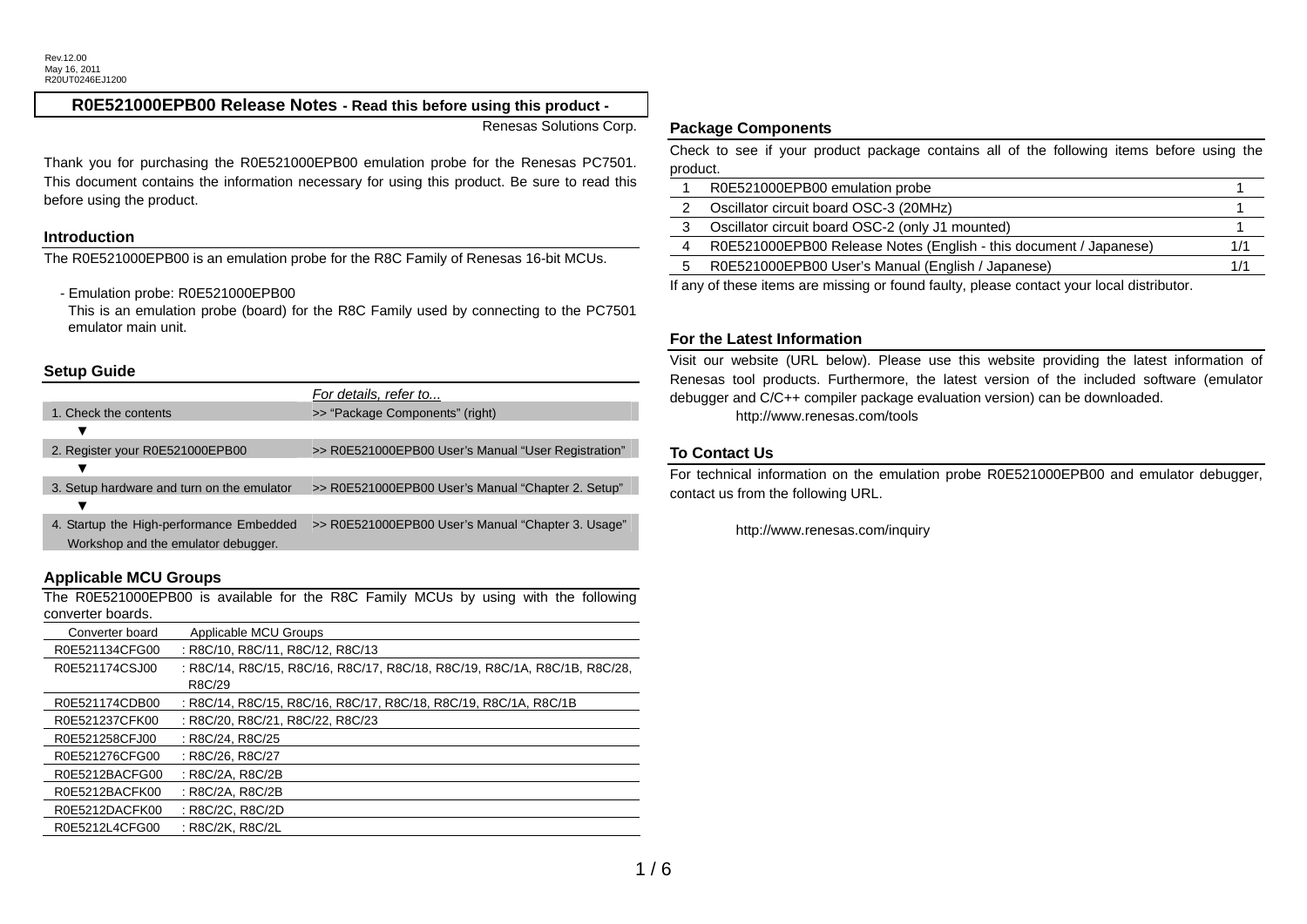# **Notes on Using This Product**

Before using this product, be sure to read the user's manual carefully. The following describes the precautions to be observed in common for all groups of the R8C Family microcomputers and those to be observed for each group. The functions that cannot be debugged with this product should please be debugged and evaluated with the on-chip debugging emulator E8a or the actual MCU.

- (1) R8C/10, /11, /12 and /13 Groups
	- Note on the CPU rewrite mode

Debugging in CPU rewrite mode where the Erase Suspend function is enabled (FMR40 <sup>=</sup>"1") cannot be executed. Furthermore, the Block Erase and Byte Program times during CPU rewrite differ with those of the actual MCU.

- (2) R8C/14 and /15 groups
	- Note on the CPU rewrite mode

Debugging in CPU rewrite mode where the Erase Suspend function is enabled (FMR40 <sup>=</sup>"1") cannot be executed. Furthermore, the Block Erase and Byte Program times during CPU rewrite differ with those of the actual MCU.

- Note on changing the count source protection mode after reset select bit When you change the bit 7 (CSPROINI) of the Option Function Select Register (OFS at address 0FFFFh), by rewriting directly or downloading, the reset operation from the emulator should be done twice or more. Otherwise, the alteration may not be reflected.
- (3) R8C/16 and /17 groups
	- Note on the CPU rewrite mode

Debugging in CPU rewrite mode where the Erase Suspend function is enabled (FMR40 <sup>=</sup>"1") cannot be executed. Furthermore, the Block Erase and Byte Program times during CPU rewrite differ with those of the actual MCU.

- Note on the stop condition detection flag When bit 3 (STOP) of the IIC Bus Status Register (ICSR at address 000BCh) is read out, its value is indeterminate.
- Note on changing the count source protection mode after reset select bit (CSPROINI) When you change the bit 7 (CSPROINI) of the Option Function Select Register (OFS at address 0FFFFh), by rewriting directly or downloading, the reset operation from the emulator should be done twice or more. Otherwise, the alteration may not be reflected.
- (4) R8C/18, /19, /1A and /1B groups
	- Note on changing the count source protection mode after reset select bit (CSPROINI) When you change the bit 7 (CSPROINI) of the Option Function Select Register (OFS at address 0FFFFh), by rewriting directly or downloading, the reset operation from the emulator should be done twice or more. Otherwise, the alteration may not be reflected.
- (5) R8C/20, /21, /22 and /23 groups
	- Note on the port XIN-XOUT switch bit (CM13) After changing the bit 3 (CM13) of the System Clock Control Register 1 (CM1 at address 00007h) to "1", do not set it to "0". Otherwise, the emulator cannot be operated normally.
	- Note on changing the count source protection mode after reset select bit (CSPROINI) When you change the bit 7 (CSPROINI) of the Option Function Select Register (OFS at address 0FFFFh), by rewriting directly or downloading, the reset operation from the emulator should be done twice or more. Otherwise, the alteration may not be reflected.
	- Note on access to the SFR area from the emulator debugger

In the memory window, ASM watch window and script window of the emulator debugger, if you reference or modify the SFR area in word, all the areas will be accessed by byte except for some areas of the timer RD related register (00146h--0014Fh, 00156h--0015Fh).

Note that the SFR area can be accessed from the user program, as specified in the program.

Note on holding the error flags in serial interfaces

The clear conditions of the overrun error flag (OER) when using the clock synchronous serial I/O mode and the clock asynchronous serial I/O (UART) mode, and the framing error flag (FER) and the parity error flag (PER) when using the clock asynchronous serial I/O (UART) mode are different form the actual MCU.

For details, refer to the technical update below.

http://documentation.renesas.com/eng/products/mpumcu/tu/tn16ca161ae.pdf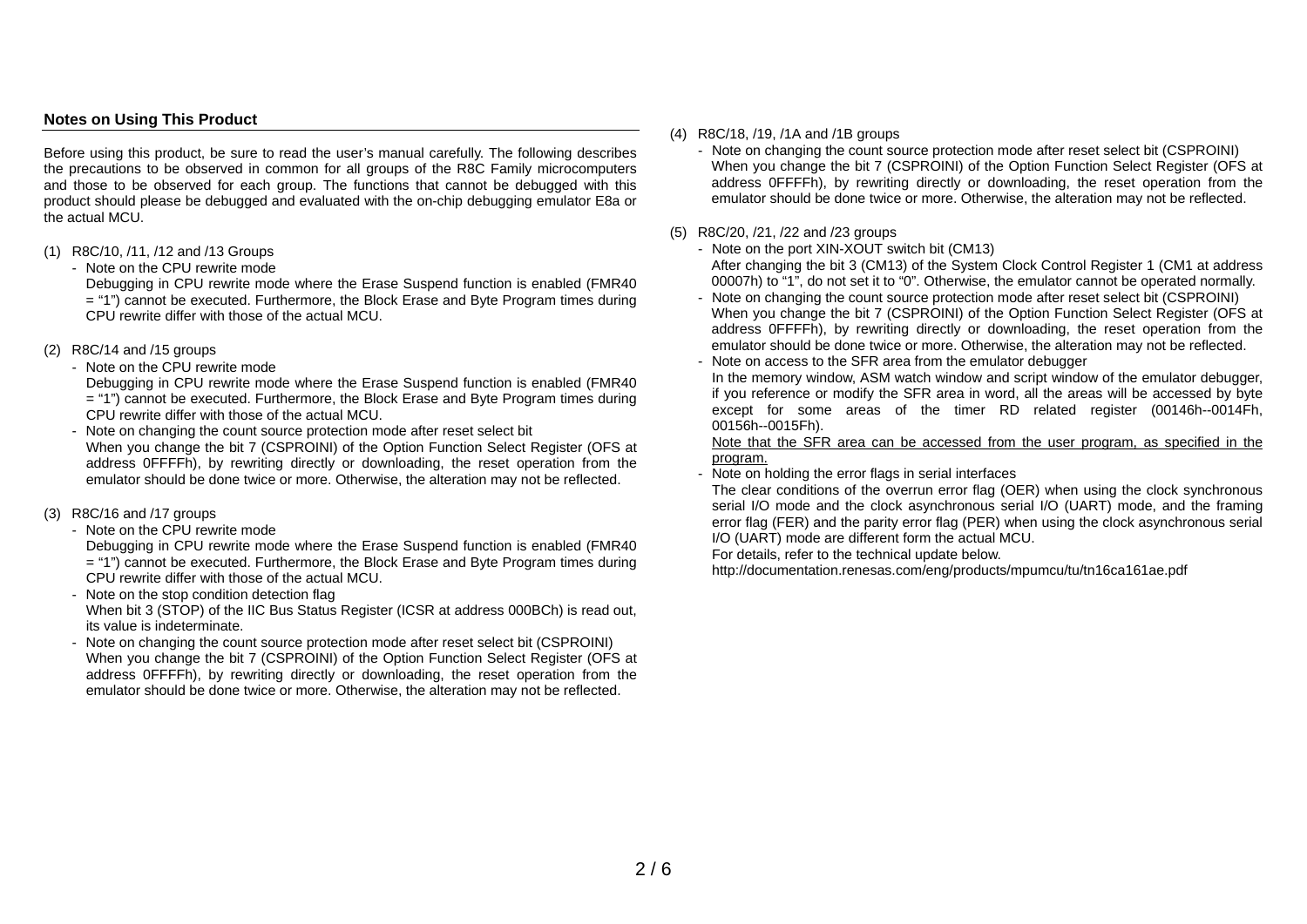## - Note on debugging the 128 Kbyte ROM product

The maximum ROM capacity supported by this product is 112 Kbytes. Therefore, you cannot debug a program larger than 112 Kbytes. The following shows the Flash Memory Block Diagram for when using with this product, taking the R8C/22 and /23 groups as an example.



### (6) R8C/24 and /25 groups

- Note on the port XCIN-XCOUT switch bit (CM04)

After changing the bit 4 (CM04) of the System Clock Control Register 0 (CM0 at address 00006h) to "1" (XIN-XOUT pin), do not set it to "0" (I/O ports, P4\_3, P4\_4). Otherwise, the emulator cannot be operated normally.

Note on the XCIN-XCOUT on-chip feedback resistor select bit (CM12) The functions associated with bit 2 (CM12) of System Clock Control Register 1 (CM1 at address 00007h) cannot be used. When writing to CM12, always be sure to write a "0". This bit reads as "0" when read out.

- Note on the port XIN-XOUT switch bit (CM13)

After changing the bit 3 (CM13) of the System Clock Control Register 1 (CM1 at address 00007h) to "1", do not set it to "0". Otherwise, the emulator cannot be operated normally.

- Note on voltage monitor 0 reset

This product does not support voltage monitor 0 reset and Voltage Monitor 0 Circuit Control Register (VW0C at address 00038h).

Therefore, do not access the Voltage Monitor 0 Circuit Control Register.

# - Note on the voltage monitor 1 interrupt

This product supports only voltage monitor 1 reset, and does not support the voltage monitor 1 interrupt. Therefore, when setting bit 0 (voltage monitor 1 interrupt/reset enable bit: VW1C0) of the Voltage Monitor 1 Circuit Control Register (VW1C at address 00036h) to "1"(= enable), always make sure that bit 6 (voltage monitor 1 circuit mode select bit: VW1C6) is also set to "1"(= voltage monitor 1 circuit reset mode).

Note on the Port 2 Drive Capability Control Register (P2DRR)

Be aware that the Port 2 Drive Capability Control Register (P2DRR at address 000F4h) in this product is subject to limitations that although the drive capability of the n-channel (Low side) output transistor can be increased, that of the p-channel (High side) output transistor cannot be increased.

- Note on the voltage detection 0 circuit start bit (LVD0ON)

The function of bit 5 (LVD0ON) in the Option Function Select Register (OFS at address 0FFFFh) cannot be used. When writing to this register, always be sure to set LVD0ON to "1".

- Note on changing the count source protection mode after reset select bit (CSPROINI) When you change the bit 7 (CSPROINI) of the Option Function Select Register (OFS at address 0FFFFh), by rewriting directly or downloading, the reset operation from the emulator should be done twice or more. Otherwise, the alteration may not be reflected.
- Note on access to the SFR area from the emulator debugger

In the memory window, ASM watch window and script window of the emulator debugger, if you reference or modify the SFR area in word, all the areas will be accessed by byte except for some areas of the timer RD related register (00146h--0014Fh, 00156h--0015Fh).

Note that the SFR area can be accessed from the user program, as specified in the program.

Note on holding the error flags in serial interfaces

The clear conditions of the overrun error flag (OER) when using the clock synchronous serial I/O mode and the clock asynchronous serial I/O (UART) mode, and the framing error flag (FER) and the parity error flag (PER) when using the clock asynchronous serial I/O (UART) mode are different form the actual MCU.

For details, refer to the technical update below.

http://documentation.renesas.com/eng/products/mpumcu/tu/tn16ca161ae.pdf

- Note on the High-Speed On-Chip Oscillator Control Register 4 (FRA4) and High-Speed On-Chip Oscillator Control Register 6 (FRA6)

This product does not support High-Speed On-Chip Oscillator Control Register 4 (FRA4: address 00029h) and High-Speed On-Chip Oscillator Control Register 6 (FRA6: address 0002Bh). If you read FRA4 or FRA6 register, an undefined value is read in. Do not transfer the value to FRA1 register.

- Note on the High-Speed On-Chip Oscillator Control Register 7 (FRA7)

This product does not support High-Speed On-Chip Oscillator Control Register 7 (FRA7: address 0002Ch). If you read FRA7 register, an undefined value is read in. Do not transfer the value to FRA1 register.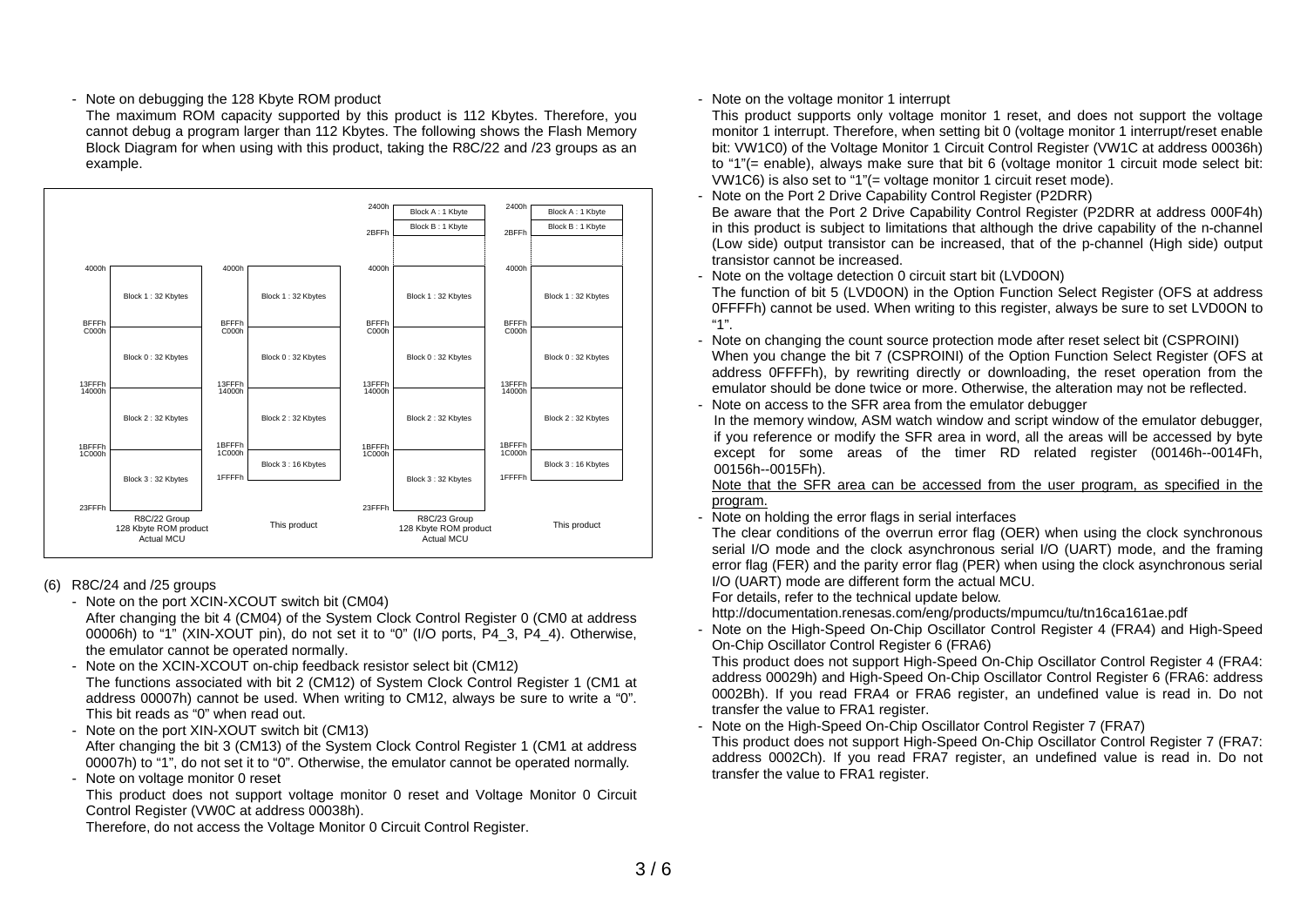- (7) R8C/26, /27, /28 and /29 Groups
	- Note on the XCIN-XCOUT, XIN-XOUT on-chip feedback register select bit (CM12 and CM11)

The functions associated with bits 2 and 1 (CM12 and CM11) of System Clock Control Register 1 (CM1 at address 00007h) cannot be used. When writing to CM12 and CM11, always be sure to write a "0". This bit reads as "0" when read out.

Note on the port XIN-XOUT switch bit (CM13)

After changing the bit 3 (CM13) of the System Clock Control Register 1 (CM1 at address 00007h) to "1", do not set it to "0". Otherwise, the emulator cannot be operated normally.

- Note on using low-speed clock mode

When using low-speed clock mode, always be sure to set the bit 3 (CM13) of the System Clock Control Register 1 (CM1 at address 00007h) to "1" (XIN-XOUT pin) before setting bit 2 (OCD2) of the Oscillation Stop Detection Register (OCD at address 0000Ch) to "0" (XIN clock selected).

- Note on XCIN clock source and selecting clock to the target MCU

When using the internal clock as an XCIN clock source, built a desired oscillator circuit on the included OSC-2 oscillator circuit bare board and replace the oscillator circuit board on the emulator.

Choose "Internal" to main-clock and sub-clock in the Init dialog box of emulator tab after starting up the emulator debugger. When using a clock on the user system, choose "External" to main-clock and sub-clock.

- Note on voltage monitor 0 reset

This product does not support voltage monitor 0 reset and Voltage Monitor 0 Circuit Control Register (VW0C at address 00038h).

Therefore, do not access the Voltage Monitor 0 Circuit Control Register.

Note on the voltage monitor 1 interrupt

This product supports only voltage monitor 1 reset, and does not support the voltage monitor 1 interrupt. Therefore, when setting bit 0 (voltage monitor 1 interrupt/reset enable bit: VW1C0) of the Voltage Monitor 1 Circuit Control Register (VW1C at address 00036h) to "1"(= enable), always make sure that bit 6 (voltage monitor 1 circuit mode select bit: VW1C6) is also set to "1"(= voltage monitor 1 circuit reset mode).

- Note on the Port 1 Drive Capability Control Register (P1DRR)

Be aware that the Port 1 Drive Capability Control Register (P1DRR at address 000FEh) in this product is subject to limitations that although the drive capability of the n-channel (Low side) output transistor can be increased, that of the p-channel (High side) output transistor cannot be increased.

- Note on the voltage detection 0 circuit start bit (LVD0ON)

The function of bit 5 (LVD0ON) in the Option Function Select Register (OFS at address 0FFFFh) cannot be used. When writing to this register, always be sure to set LVD0ON to "1".

- Note on changing the count source protection mode after reset select bit (CSPROINI) When you change the bit 7 (CSPROINI) of the Option Function Select Register (OFS at address 0FFFFh), by rewriting directly or downloading, the reset operation from the emulator should be done twice or more. Otherwise, the alteration may not be reflected.

- Note on using the timer RA output pin (TRAO) function When using the port P3\_7/TRAO/SSO/RXD1/(TXD1) pin as the TRAO pin function, set the bit4 (reserved bit) of the Pin Select Register 2 (PINSR2: address 000F6h) to "1" before using it. If you read out this register, "1" is read out after setting the bit to "1".
- Note on access to the SFR area from the emulator debugger In the memory window, ASM watch window and script window of the emulator debugger, if you reference or modify the SFR area in word, all the areas will be accessed by byte except for some areas of the timer RC related register (00126h--0012Fh).

Note that the SFR area can be accessed from the user program, as specified in the program.

- Note on the bit2 of the Pin Select Register 1 (PINSR1)

If you read out the bit2 (reserved bit) of the Pin Select Register 1 (PINSR1: address 000F5h), "0" is read out when resetting the MCU and "1" is read out when setting the bit2 to "1". For the actual MCU, "0" is read out although "1" is set.

- Note on the bit5, bit2, bit1 and bit0 of the Pin Select Register 3 (PINSR3) Before using the timer RC or timer RE, be sure to set the bit5, bit2, bit1 and bit0 (reserved bits) of the Pin Select Register 3 (PINSR3: address 000F7h) to "1". If you read out these reserved bits, "0" is read out when resetting the MCU and "1" is read out when setting these bits to "1". For the actual MCU, "0" is read out although "1" is set.
- Note on holding the error flags in serial interfaces

The clear conditions of the overrun error flag (OER) when using the clock synchronous serial I/O mode and the clock asynchronous serial I/O (UART) mode, and the framing error flag (FER) and the parity error flag (PER) when using the clock asynchronous serial I/O (UART) mode are different form the actual MCU.

For details, refer to the technical update below.

- http://documentation.renesas.com/eng/products/mpumcu/tu/tn16ca161ae.pdf
- Note on the High-Speed On-Chip Oscillator Control Register 4 (FRA4) and High-Speed On-Chip Oscillator Control Register 6 (FRA6)

This product does not support High-Speed On-Chip Oscillator Control Register 4 (FRA4: address 00029h) and High-Speed On-Chip Oscillator Control Register 6 (FRA6: address 0002Bh). If you read FRA4 or FRA6 register, an undefined value is read in. Do not transfer the value to FRA1 register.

- Note on the High-Speed On-Chip Oscillator Control Register 7 (FRA7)

This product does not support High-Speed On-Chip Oscillator Control Register 7 (FRA7: address 0002Ch). If you read FRA7 register, an undefined value is read in. Do not transfer the value to FRA1 register.

Note on the Port Mode Register (PMR)

The hardware manual says, 'If you write to the bit2 of the Port Mode Register (PMR: address 000F8h), write "0". When reading the value, "0" is read out.' However, with this product, be sure to write "1" to the bit2 of the port mode register. When reading the value, "1" is read out.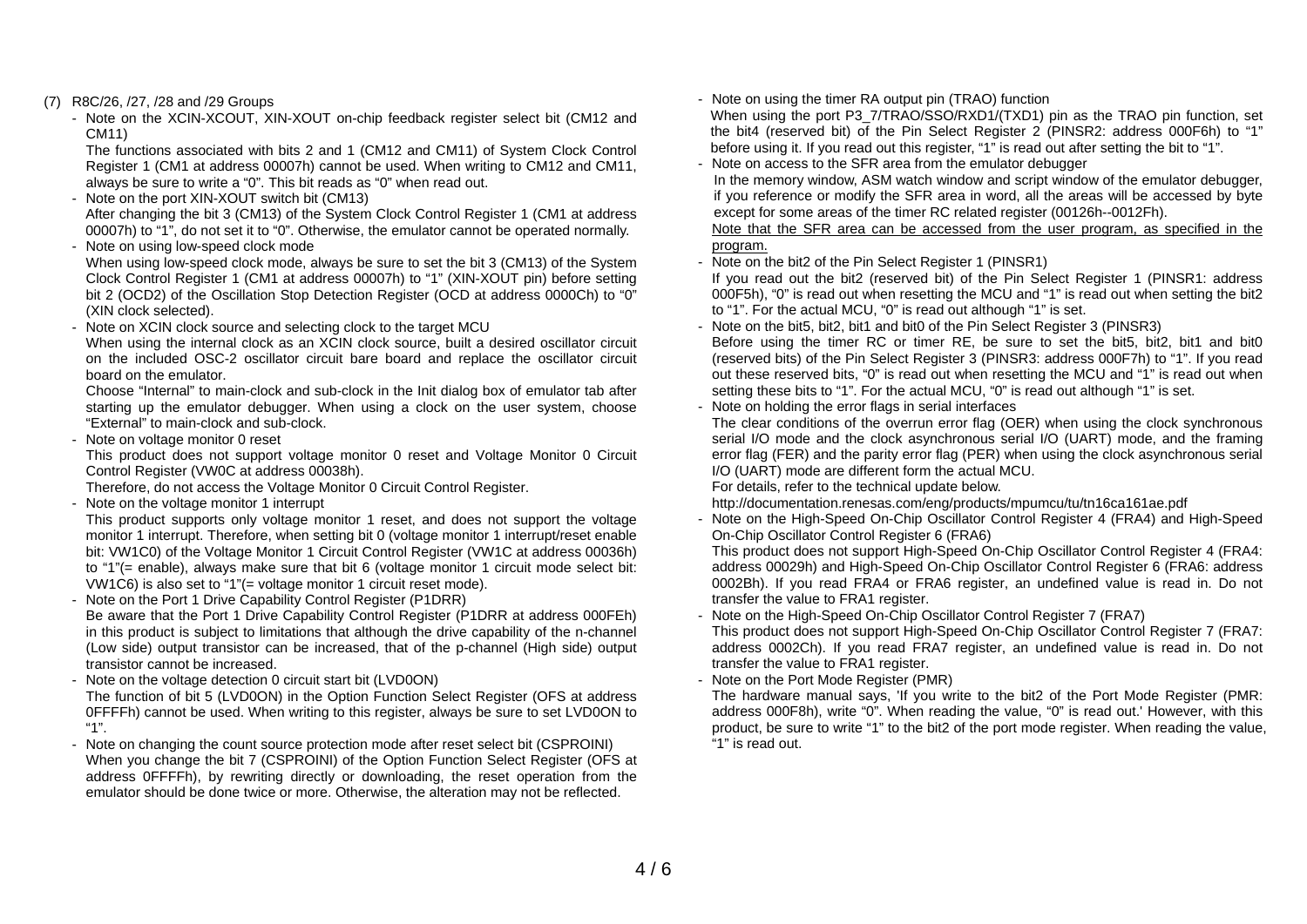### (8) R8C/2A, /2B, /2C, /2D Groups

- Note on the port XCIN-XCOUT switch bit (CM04)

After changing the bit 4 (CM04) of the System Clock Control Register 0 (CM0 at address 00006h) to "1" (XCIN-XCOUT pin), do not set it to "0" (I/O ports, P4\_3, P4\_4). Otherwise, the emulator cannot be operated normally.

- Note on the XCIN-XCOUT on-chip feedback resistor select bit (CM12) The functions associated with bit 2 (CM12) of System Clock Control Register 1 (CM1 at address 00007h) cannot be used. When writing to CM12, always be sure to write a "0". This bit reads as "0" when read out.
- Note on the port XIN-XOUT switch bit (CM13)
- After changing the bit 3 (CM13) of the System Clock Control Register 1 (CM1 at address 00007h) to "1", do not set it to "0". Otherwise, the emulator cannot be operated normally.
- Note on the Module Standby Control Register (MSTCR) This product does not support the module standby control register (MSTCR: 00008h). Therefore each function of IIC bus, timer RD and timer RC cannot be stopped.
- Note on the Emulator specified High-Speed On-Chip Oscillator Control Register 0 (EMFRA0), 2 (EMFRA2)

This product has the emulator specified high-speed on-chip oscillator control register 0 (EMFRA0 at address 00223h) and the emulator specified high-speed on-chip oscillator control register 2 (EMFRA2 at address 00225h). When rewriting the high-speed on-chip oscillator control register 0 (FRA0 at address 00023h), write in EMFRA0 register. And when rewriting the high-speed on-chip oscillator control register 2 (FRA2 at address 00025h), write same value in EMFRA2 register. Note that the bit assignment and R/W condition of both EMFRA0 register and EMFRA2 register are the same with the ones of FRA0 register and FRA2 register.

- Note on the High-Speed On-Chip Oscillator Control Register 1 (FRA1) Do not change the high-speed on-chip oscillator control register 1 (FRA1 at address 00024h) while using this product. If FRA1 register is changed, some parts of functions cannot be operated normally.
- Note on the High-Speed On-Chip Oscillator Control Register 6 (FRA6) This product does not support High-Speed On-Chip Oscillator Control Register 6 (FRA6: address 0002Bh). If you read FRA6 register, an undefined value is read in. Do not transfer the value to FRA1 register.
- Note on the High-Speed On-Chip Oscillator Control Register 7 (FRA7) This product does not support High-Speed On-Chip Oscillator Control Register 7 (FRA7: address 0002Ch). If you read FRA7 register, an undefined value is read in. Do not transfer the value to FRA1 register.
- Note on the voltage monitor 0 reset

This product does not support the voltage monitor 0 reset and the voltage monitor 0 circuit control register (VW0C at address 00038h).

Therefore, does not access the voltage monitor 0 circuit control register.

## - Note on the voltage monitor 1 interrupt

This product supports only voltage monitor 1 reset, and does not support the voltage monitor 1 interrupt. Therefore, when setting bit 0 (voltage monitor 1 interrupt/reset enable bit: VW1C0) of the voltage monitor 1 circuit control register (VW1C at address 00036h) to "1"(= enable), always make sure that bit 6 (voltage monitor 1 circuit mode select bit: VW1C6) is also set to "1"(= voltage monitor 1 circuit reset mode).

Note on the Port P2 Drive Capacity Control Register (P2DRR)

Be aware that the Port P2 drive capacity control register (P2DRR at address 000F4h) in this product is subject to limitations that although the drive capability of the n-channel (Low side) output transistor can be increased, that of the p-channel (High side) output transistor cannot be increased.

Note on the UART1 Function Select Register (U1SR)

When writing to the bit0 and bit1 of the UART1 Function Select Register (U1SR: address 000F5h) while using this product, always be sure to write "1". When reading the value, "1" is read out.

- Note on the voltage detection 0 circuit start bit (LVD0ON)

The function of bit 5 (LVD0ON) in the option function select register (OFS at address 0FFFFh) cannot be used. When writing to this register, always be sure to set LVD0ON to "1".

- Note on changing the count source protection mode after reset select bit (CSPROINI) When you change the bit 7 (CSPROINI) of the option function select register (OFS at address 0FFFFh), by rewriting directly in the memory window or downloading, the reset operation from the emulator debugger should be done twice or more. Otherwise, the alteration may not be reflected.
- Note on using the A/D conversion start trigger by Timer RD (complementary PWM mode) This product does not support the function of setting the bit 5 (A/D conversion trigger select bit: ADCAP) of the A/D control register 0 (ADC0N0 at address 002D6h) to "1" (starts at timer RD with complementary PWM mode). The usable A/D conversion trigger in this product is only software trigger which sets ADCAP bit to "0".
- Note on using interrupts and changing an interrupt control register

With the following registers, if an interrupt request corresponding to a register is generated while executing the AND, OR, BCLR and BSET instructions that change any bit other than the IR bit, the IR bit is not set to "1"(interrupt requested), and the interrupt request is ignored. This behavior is different from the actual MCU. Applicable

| e registers: Compare 1 Interrupt Control Register | CMP <sub>1IC</sub> |
|---------------------------------------------------|--------------------|
| Timer RF Interrupt Control Register               | <b>TRFIC</b>       |
| Compare 0 Interrupt Control Register              | <b>CMP0IC</b>      |
| A/D Conversion Interrupt Control Register         | <b>ADIC</b>        |
| Capture Interrupt Control Register                | <b>CAPIC</b>       |
|                                                   |                    |

- Note on access to the SFR area from the emulator debugger In the memory window, ASM watch window and script window of the emulator debugger, if you reference or modify the SFR area in word unit, all the areas will be accessed by byte except for some areas of the timer RC related registers (00126h--0012Fh). Note that the SFR area can be accessed from the user program, as specified in the

program.